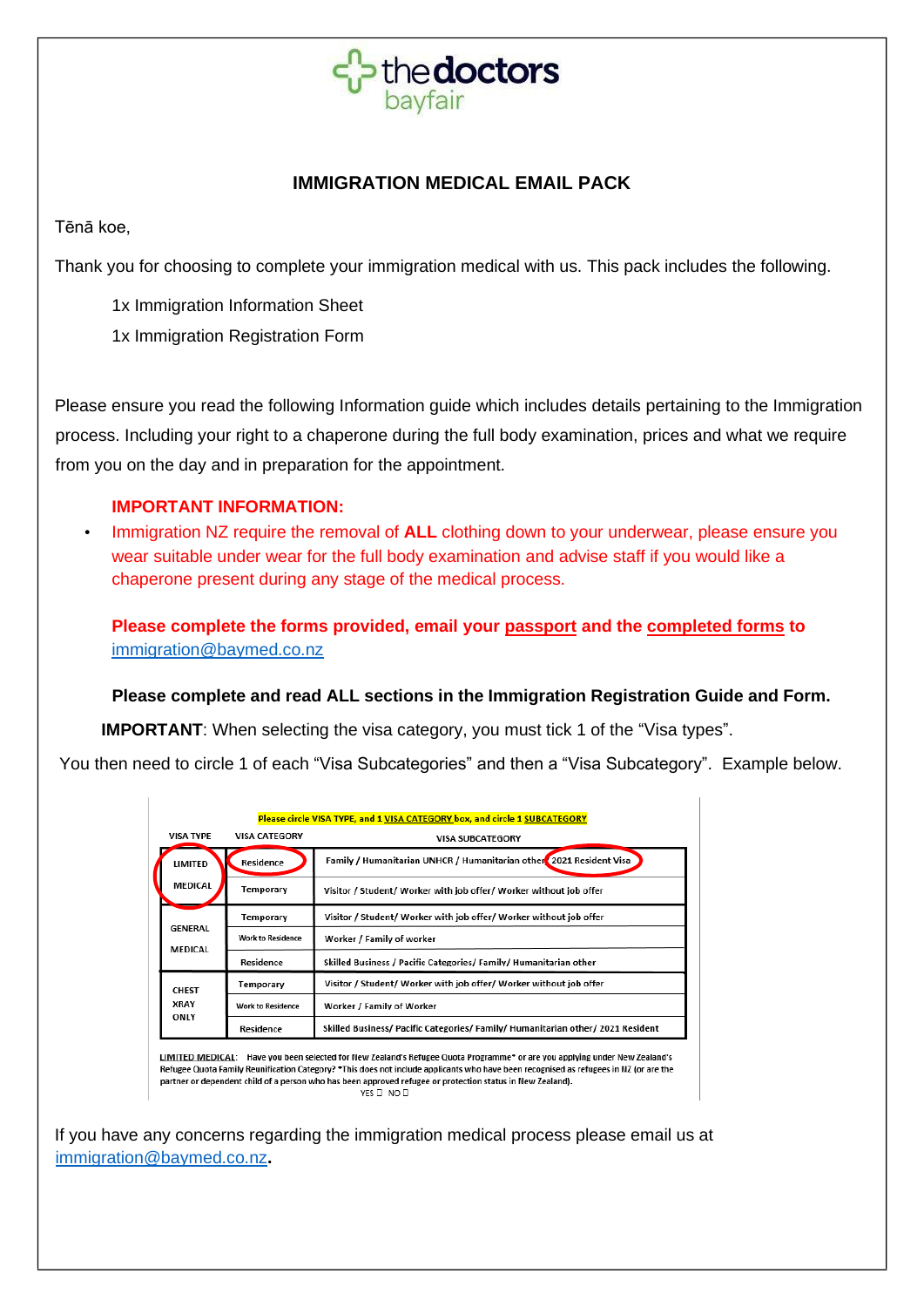

# **IMMIGRATION MEDICAL INFORMATION GUIDE**

# **Please read**

- The first appointment you will see the administrator for a photo and to sign a declaration, followed by the Practice Nurse/Healthcare assistant for 30 minutes.
- After the Practise Nurse/healthcare Assistant you will see the doctor for the second part of your appointment, this will be another 30 minutes. Once you have finished you can go for your blood test and x-ray **(please book your x-ray in advance at Bay Radiology 075749140)** Nurse and doctor's appointments will be booked on SEPERATE days, unless advised otherwise.
- Please contact us and advise if you require an interpreter. If the nurse questions your ability to interpret questions you may be asked to re-book at a time that an interpreter is available. This must be an **independent interpreter,** NOT a family member or friend.

# **Immigration appointments are only available by appointment.**

# **Prepayment is required:**

Full general medical: \$300.00 Chest x-ray only: \$150.00 Limited medical: \$200.00 Add-on extra information: *price to be confirmed at booking*

Any cancellations or changes to bookings must be made at least 48 hours prior to the appointment. **A fee of \$150 will be charged if you do not inform us of your non-attendance**.

# **There are separate charges for blood tests and X-ray**

- The Pathlab charges begin at \$100, *the price can exceed this depending on the tests required*.
- The x-ray cost is \$160.00- you must book this in advance with an immigration panel radiologist. (*both the above are payable on the day by cash, eftpos or credit card.)*

The applicant **must bring** the following to the nurse and doctor appointments:

- Current valid passport
- Glasses or contact lenses.
- Details of any prescription medicines you are currently taking.
- Details of hospital admissions and surgeries (dates if possible)
- Specialist reports if you have any known medical conditions
- Family medical history if known

# **IMPORTANT INFORMATION:**

- **Immigration NZ** require the removal of **ALL** clothing down to your underwear, please ensure you wear suitable under wear for the full body examination and advise staff if you would like a chaperone present.
- **Women** aged 45 years and over must have a breast examination at the Doctor's appointment.
- **Children** under 18 years of age must have a parent or legal guardian present.
- **A urine sample will be taken during your first consult with the nurse.** Women, please do not make your nurse appointment at a time when you are menstruating as this will affect the result.
- **Children**  under 11 do not usually require a chest X-ray, under 15 do not usually require blood tests, under 5 do not require urine samples unless there is a previous clinical indication.

**Please feel free to bring a chaperone or let our staff know if you would like one during any stage of the medical process.**